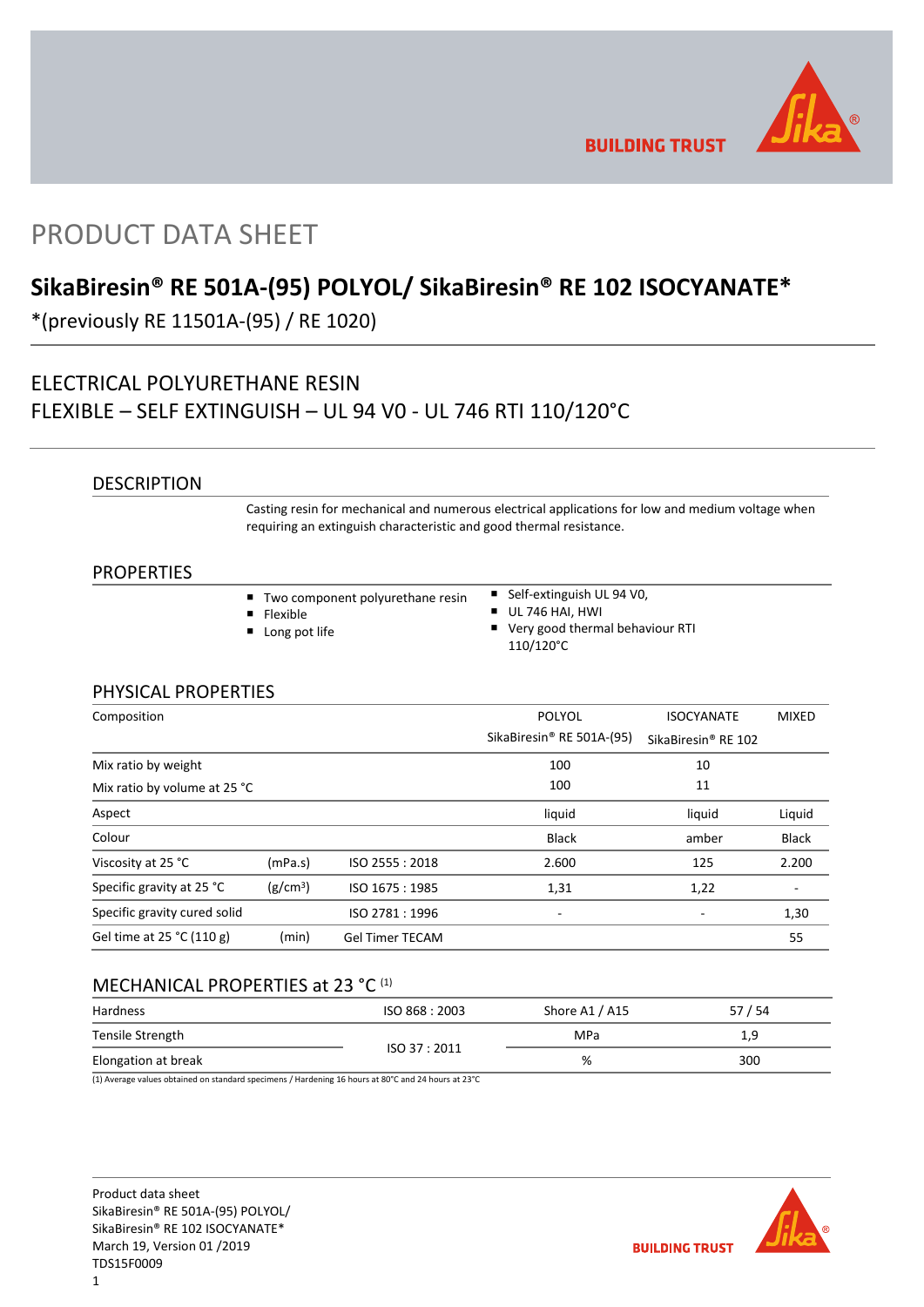## THERMAL AND SPECIFIC PROPERTIES (1)

| Working temperature                           |                  | °C                  | $-40$ to $+130$                  |
|-----------------------------------------------|------------------|---------------------|----------------------------------|
| Maximum working temperature<br>(500 hrs)      |                  | °C                  | 140                              |
| Thermal conductivity                          | EN 993-15        | W/m.K               | 0,30                             |
| Glass transition temperature (Tg)             | ISO 11359 : 1999 | °C                  | $-45$                            |
| Relative temperature Index RTI                | <b>UL 746 B</b>  | °C                  |                                  |
| Mechanical / Electrical                       |                  |                     | 120/110                          |
| Coefficient of thermal expansion (CTE)        | ISO 11359: 1999  | $10^{-6}$ K $^{-1}$ |                                  |
| $[-10 \text{ to } +130]$ °C                   |                  |                     | 200                              |
| Auto-extinguishing                            | UL94: 1979       |                     | $VO$ 6 mm $(3)$<br>V2 2 mm $(3)$ |
| Hot wire ignition (HWI)                       | <b>UL 746 A</b>  | Category PLC        | $0 - 6$ mm $(3)$                 |
| High current arc ignition (HAI)               | <b>UL 746 A</b>  | Category PLC        | $1 - 6$ mm $^{(3)}$              |
| Water absorption ( $23^{\circ}$ C – 24 Hours) | ISO 62:1999      | %                   | 1,6                              |
| Directive 2015/863/EU (ROHS) <sup>(2)</sup>   |                  |                     | Conform                          |

(1) Average values obtained on standard specimens / Hardening 16 hours at 80°C and 24 hours at 23°.

(2) European directive on the restriction of the use of certain hazardous substances electrical and electronic equipment.

(3) UL file number: E113398.

# DIELECTRIC AND INSULATING PROPERTIES at 23°C **(1)**

| Dielectric strength (50 Hz - 1 mm)        | CEI 60243-1 E2: 1998 | kV/mm        | 21              |
|-------------------------------------------|----------------------|--------------|-----------------|
| Dielectric constant $\mathcal E$ (100 Hz) | CEI 60250 : 1969     |              | 8,4             |
| Dissipation factor tan $\delta$ (100 Hz)  | CEI 60250 : 1969     | -            | 0,04            |
| Volume resistivity (1000 V)               | CEI 60093 E2:1980    | $\Omega$ .cm | $2.10^{11}$     |
| Tracking resistance                       | CEI 60112 E3:1979    |              | $IRC-600 - 0.1$ |

(1) Average values obtained on standard specimens / Hardening 16 hours at 80°C and 24 hours at 23°C

## PROCESSING

- Before use ISOCYANATE SikaBiresin® RE 102 check carefully the absence of crystallisation or dimerization on each package
	- **Solid particle presence**
	- **-** Cloudy liquid
- In case of crystallization or dimerization, the product must be placed in an oven at 60°C until complete decrystallization (16 hours maximum). Rehomogenize and return to room temperature. After shaking the product into the package, the product is not clear, DO NOT USE THE PRODUCT.
- Setting may be observed on the polyol. In that case, it is necessary to mix the POLYOL part until both colour and aspect become homogeneous. This is not harmful for the product quality.
- Both parts (POLYOL and ISOCYANATE) have to mixed at a temperature higher than 18°C according to the mix ratio indicated on the technical datasheet. Before casting check that parts or moulds are free of any trace of moisture

### HANDLING PRECAUTIONS

Normal health and safety precautions should be observed when handling these products :

- Ensure good ventilation.
- Wear gloves, glasses and protective clothes.

For further information, please consult the Safety Data Sheets.

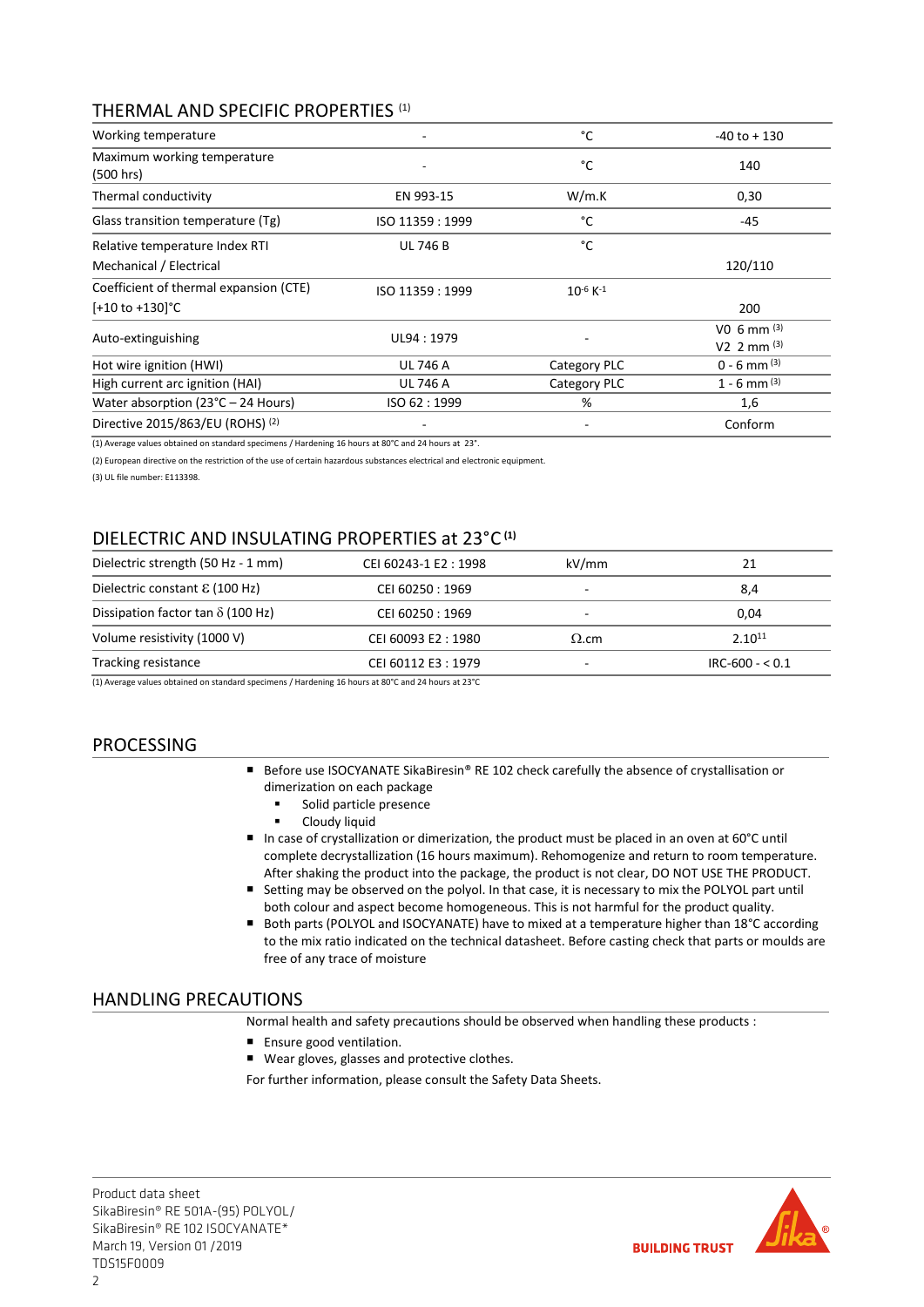### STORAGE CONDITIONS

Shelf life is 6 months for the POLYOL and 12 months for ISOCYANATE in a dry place and in their original unopened containers at a temperature between 15 to 25°C. Any open can must be tightly closed under dry inert gas (dry air, nitrogen, etc…).

### PACKAGING

Packaging information on request, please contact your local sales representative or find your local contact on www.sikaadvancedresins.com

### FURTHER INFORMATION

The information herein is offered for general guidance only. Advice on specific applications is available on request from the Technical Department of Sika Advanced Resins. Copies of the following publications are available on request: Safety Data Sheets.

### VALUE BASES

All technical data stated in this Product Data Sheet are based on laboratory tests. Actual measured data may vary due to circumstances beyond our control.

### HEALTH AND SAFETY INFORMATION

For information and advice regarding transportation, handling, storage and disposal of chemical products, users shall refer to the actual Safety Data Sheets containing physical, ecological, toxicological and other safety-related data.

### LEGAL NOTES

The information, and, in particular, the recommendations relating to the application and end-use of Sika products, are given in good faith based on Sika's current knowledge and experience of the products when properly stored, handled and applied under normal conditions in accordance with Sika's recommendations. In practice, the differences in materials, substrates and actual site conditions are such that no warranty in respect of merchantability or of fitness for a particular purpose, nor any liability arising out of any legal relationship whatsoever, can be inferred either from this information, or from any written recommendations, or from any other advice offered. The user of the product must test the product's suitability for the intended application and purpose. Sika reserves the right to change the properties of its products. The proprietary rights of third parties must be observed. All orders are accepted subject to our current terms of sale and delivery. Users must always refer to the most recent issue of the local Product Data Sheet for the product concerned, copies of which will be supplied on request.